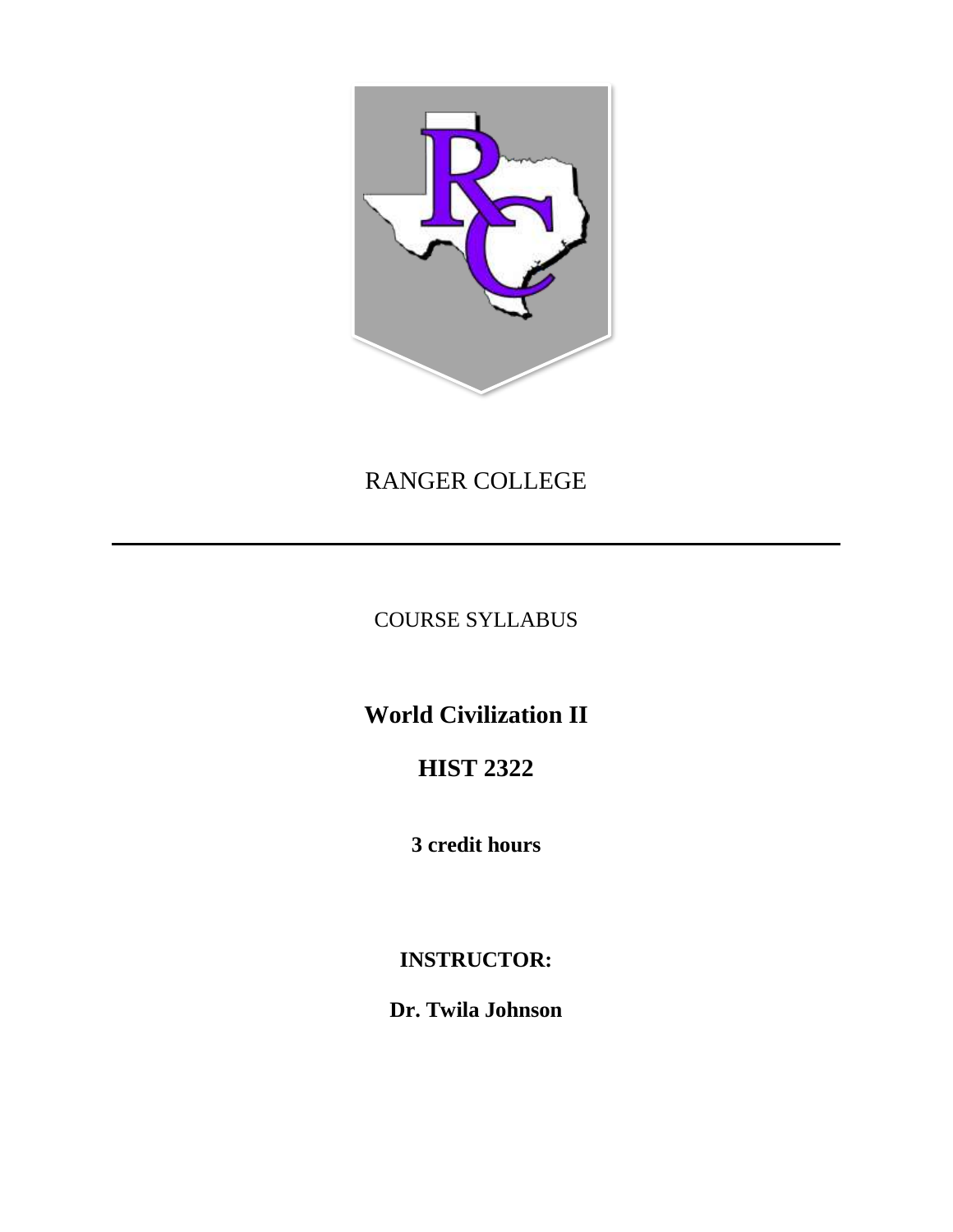| <b>INSTRUCTOR:</b> Dr. Twila Johnson         |
|----------------------------------------------|
| tjohnson@rangercollege.edu                   |
| online                                       |
| 361-646-9075                                 |
| may text or call between 7:30 am and 7:30 pm |
|                                              |

#### **I. Texas Core Curriculum Statement of Purpose**

Through the Texas Core Curriculum, students will gain a foundation of knowledge of human cultures and the physical and natural world, develop principles of personal and social responsibility for living in a diverse world, and advance intellectual and practical skills that are essential for all learning.

#### **II. Course Description**

A survey of the social, political, economic, cultural, religious, and intellectual history of the world from the 15th century to the present. The course examines major cultural regions of the world in Africa, the Americas, Asia, Europe, and Oceania and their global interactions over time. Themes include maritime exploration and transoceanic empires, nation/state formation and industrialization, imperialism, global conflicts and resolutions, and global economic integration. The course emphasizes the development, interaction and impact of global exchange.

## **III. Required Background or Prerequisite**

Successful completion of TSI.

## **IV. Required Textbook and Course Materials**

Stearns, Adas, Schwartz, Gilbert World Civilizations: The Global Experience, Pearson Education, 2015, 7th edition.

2321: ISBN: 9781323864784

2322: ISBN: 9781323864807

#### **V. Course Purpose**

To gain wider understanding of World History, Cultures, Politics, Religion, and Economies. Also, to gain larger understanding of human history, interactions, and movements before the modern era.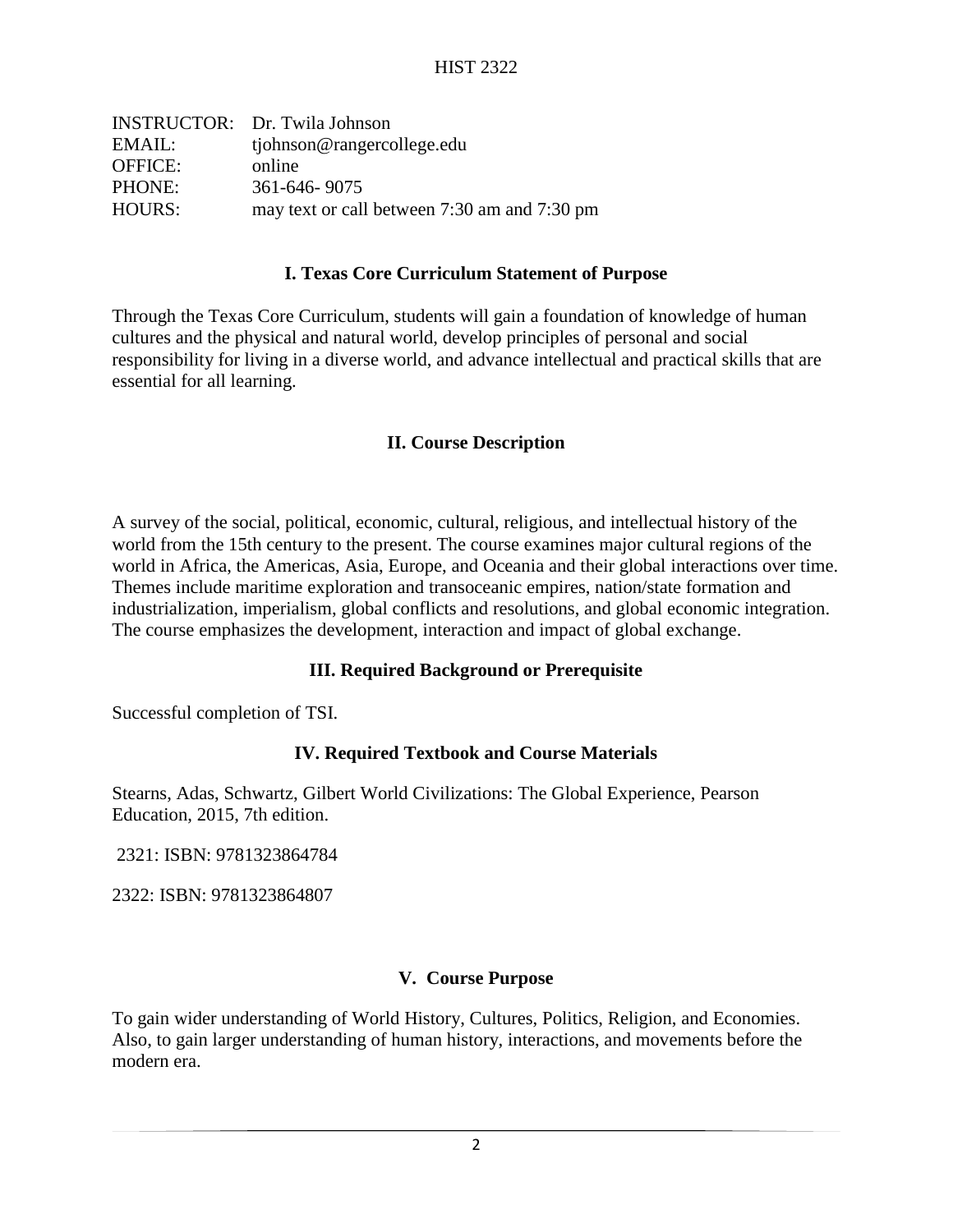## **VI. Learning Outcomes**

Upon successful completion of this course, students will:

1. Create an argument through the use of historical evidence.

2. Analyze and interpret primary and secondary sources.

3. Analyze the effects of historical, social, political, economic, cultural, and global forces on this period of world history.

# **VII. Core Objectives**

This course meets the following of the six Core Objectives established by Texas:

- ☒ **Critical Thinking Skills (CT) –** Creative thinking, innovation, inquiry, and analysis; evaluation and synthesis of information
- $\boxtimes$  **Communication Skills (COM)** effective development, interpretation and expression of ideas through written, oral, and visual communication
- $\Box$  **Empirical and Quantitative Skills (EQS)** The manipulation and analysis of numerical data or observable facts resulting in informed conclusions
- $\Box$  **Teamwork (TW)** The ability to consider different points of view and to work effectively with others to support a shared purpose or goal
- ☒ **Social Responsibility (SR) –** Intercultural competence, knowledge of civic responsibility, and the ability to engage effectively in regional, national, and global communities
- $\boxtimes$  **Personal Responsibility (PR)** The ability to connect choices, actions, and consequences to ethical decision-making

# **VIII. Methods of Instruction**

This is an online course, so we will be using discussions after assigned chapter readings and chapter quizzes along with a research project, midterm and final exam.

## **IX. Methods of Assessment**

## **A. Attendance:**

Class attendance is a requirement, if you anticipate more than three unexcused absences during the course you should wait for a later date to take this course.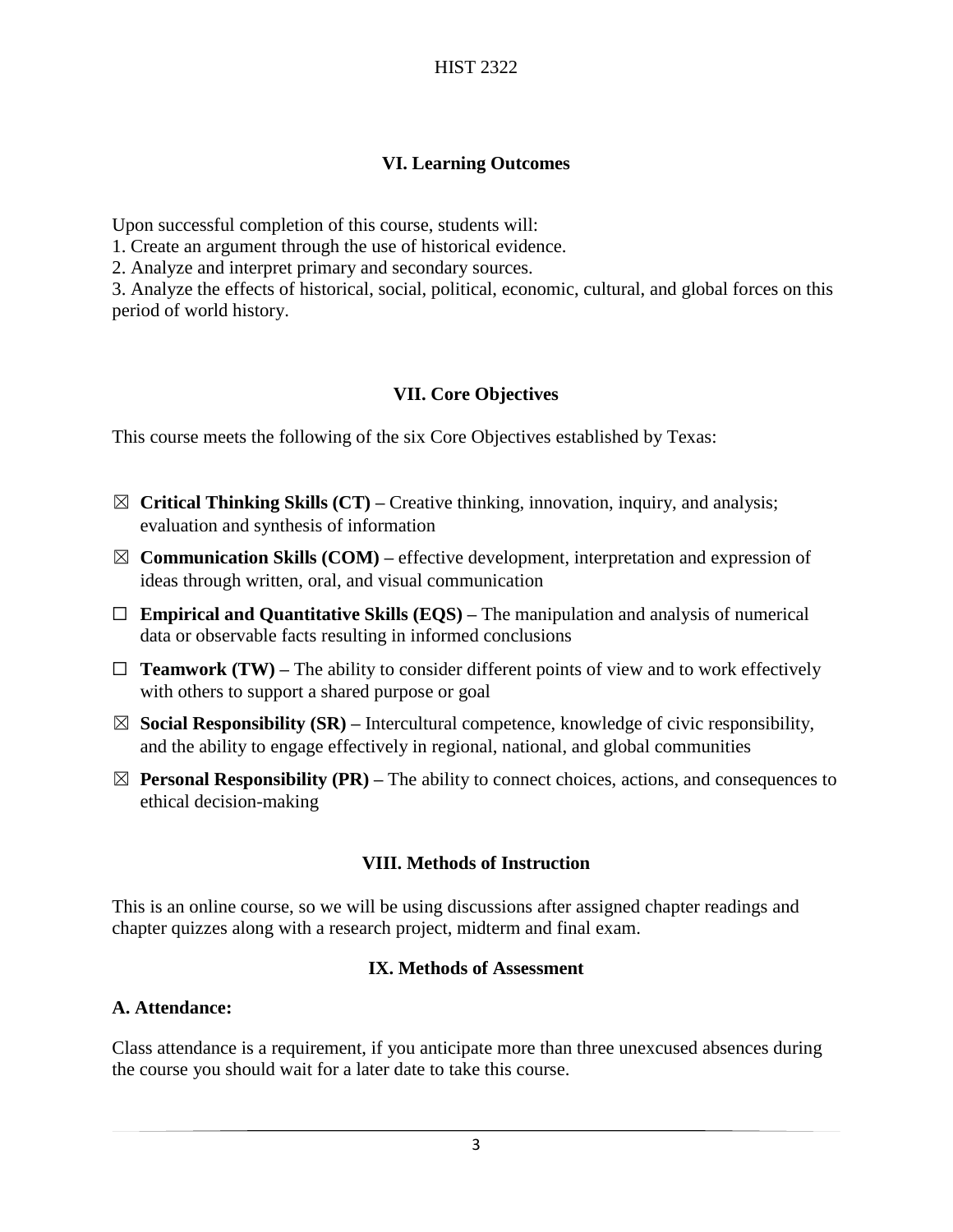Online Attendance is taken by logging in. At least one assignment is required per week. Absences are counted from the first day of class as listed in the College Calendar, regardless of the date of the student's registration.

## **B. Class Participation**

Class participation will include class discussion, introductions and logging in weekly to view messages and announcements.

## **C. Missed Major Exams/Assignment Makeup**

All Assignments except the Mid-term and Final exam are available as soon as class begins. The class is open 24/7 and available to access. A grade of zero will be given for any missed work. If the Blackboard system fails, the Instructor receives notification. Personal computer issues are not excused.

It is highly recommended that you are prepared with a reliable computer and internet service, as those failures do not warrant an extension of due dates. The chapter quizzes are open NOW! Do not wait to begin taking them. This is a 24/7 course. You may access at any time.

No late work will be accepted. It will be a zero if it is not turned in by midnight when it is due. Starting the assignment before midnight does not count. It must be submitted prior to midnight on the due date.

No extra credit is available via an additional assignment. The lowest Discussion grade will be substituted with the grade "100" if the student took the Pre –Test prior to the due date. Bonus points on the final exam can be earned during the final exam Discussion.

No makeup work is given.

## **D. Student Behavior**

When any activity of an individual in the class impedes the learning process of any other individual in the class, the individual causing the disruption is subject to immediate dismissal from class and may be dismissed from the course.

## **E. Assessment (Grade Procedures)**

1. The course is divided into five major sections.

2. Major Exams - You will be required to take two exams a Mid-term (online but NOT proctored) and a Final Exam (proctored). You must sign up at the location. Dual credit students take their Final Exams at their high school campus.

3. The student will also be required to take chapter quizzes online that will assess comprehension of the reading material. Online Chapter Quizzes- You will complete an online quiz for each chapter, 21-41. The quizzes are opened at the beginning of the semester but will close on specific dates. The Chapter quizzes are located in the Course Content under "Chapter Quizzes." The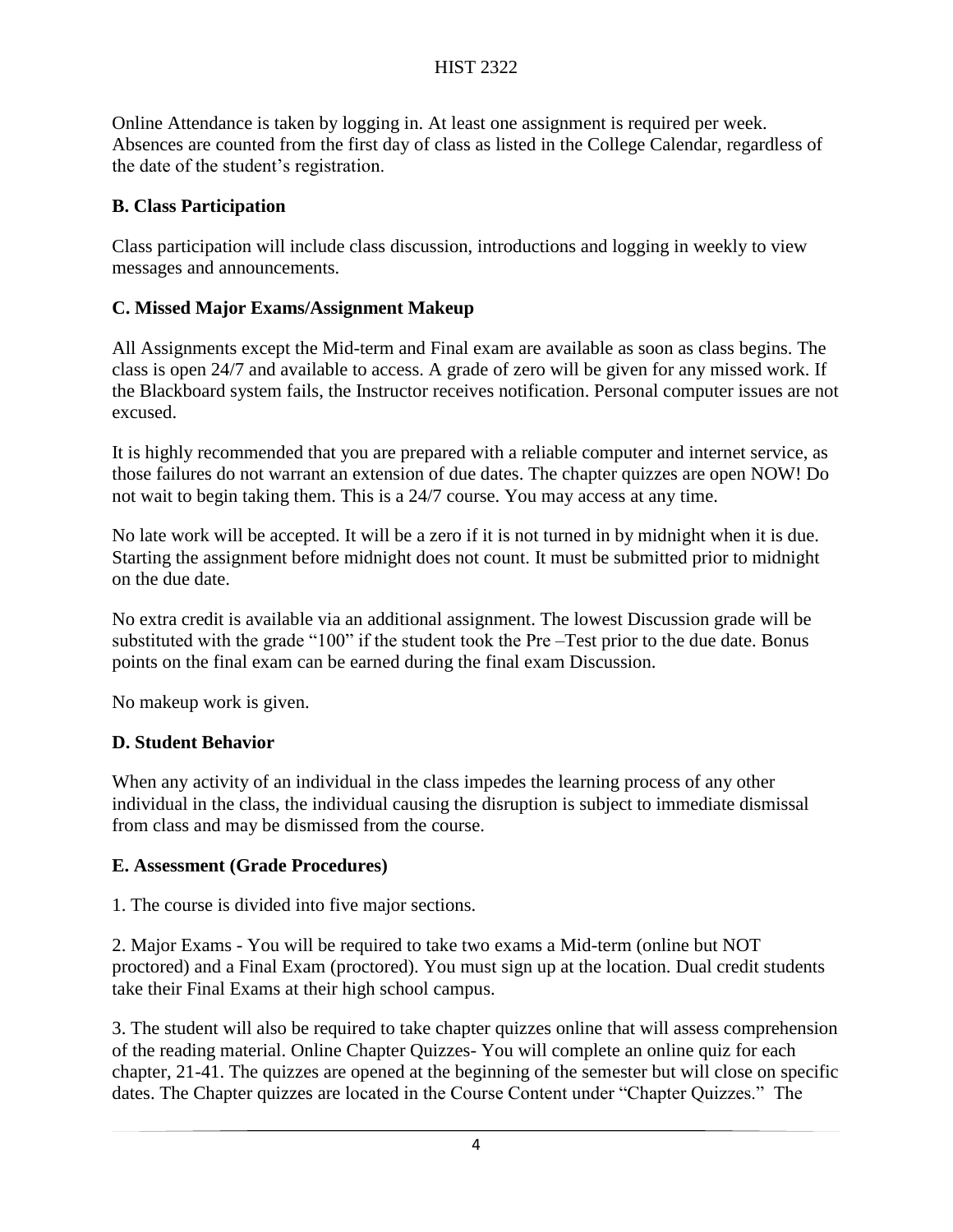## HIST 2322

closing dates for each quiz is on Saturday at midnight of the week it is listed for assigned reading and take quizzes. You have two attempts, 120 minutes per attempt, the highest grade is recorded after the two attempts.

You may use your textbooks and notes to take the chapter quizzes. Refer back to your discussion board too!

I highly recommend that you are prepared with a reliable computer and internet service, as those failures do not warrant an extension of due dates. If your computer or internet fails, do not give up! Go to a friend, a relative, Starbucks, Dairy Queen, or the library! It is the 21st centurycomputers and internet service are readily available! Blackboard can also be accessed on your phone. The app is a very small fee. The quizzes are open NOW! Do not wait to begin taking them. You can work ahead of schedule. This is a 24/7 course. You may access at any time.

- NOTE: You are responsible for knowing the information in all of the readings even if we do not directly talk about all of it in discussions.
- 4. Class Discussions:

You will answer a discussion question as posted from the instructor no later than Wednesday at midnight of the week discussions occur. With that answer, try to pose another question for the class thus spurring on discussion. You will be required to post a question to the discussion board and answer a question from one classmates as listed in the schedule. Each student needs to answer a question and pose another question. Make sure each question is critical thinking and not something like "what color is the sky?" Be respectful of others responses, using proper netiquette. Read all responses before you answer a question so as not to duplicate answers. You will **not** receive credit for duplicating an answer that has already been given. You may add to the answers of others if you feel additional information is warranted. I will attempt to red out already selected questions as quickly as I can.

Before Saturday at midnight of discussion week, you will have answered a question and posed another question. You then will answer another question from your classmates (or sometimes the instructor). That is a total of three responses from you- two initially, in answering a question that I have originally posted and posing another question and then responding to a classmate's post or another post from the instructor. Be sure to answer in separate threads each time.

Each response should be cited. Prove your answer. Where did you get the information?

If it was from a website, then cite the source. If it was from an article, then cite the source. If it was from your textbook, then site the textbook and give the page number. Use APA format in all citations.<https://owl.english.purdue.edu/owl/resource/560/01/>

You WILL NOT receive credit if you do not cite your source for information.

Here is an example of how to respond. It tells me and the class the question you are answering and who is answering and gives the citation.

Give all responses separately because Blackboard well track them for me.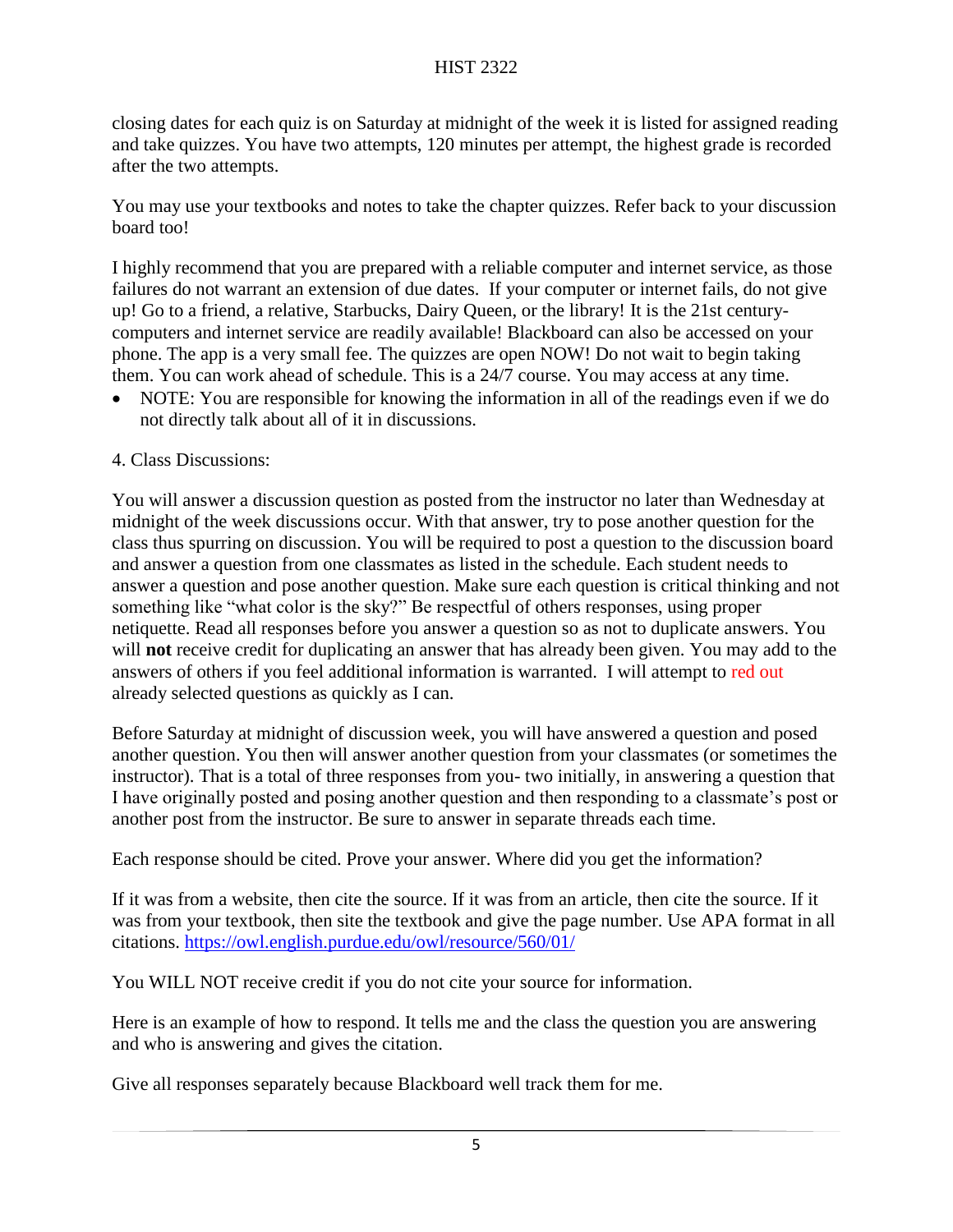## Initial Response- Definition of Matrilocal tjohnson

# *Definition of Matrilocal*

*The definition of matrilocal is "a culture in which young men upon marriage go to live with the bride's family". (p.12) This meant that after marriage the woman would go live with her new husband in her mother's house or community. The children would therefore be raised in the same community. The daughters, once married would stay in the mother's community or dwelling, and the sons would marry and move in with their wives' family. For instance, in ancient civilizations evidence indicates that Natufian society was matrilocal. "The fact that Natufian women gathered food crops explains the power and influence in their communities." (p. 12) However, this did not mean that the woman had control or authority over her husband. In a way, the woman's or wives family/household took the role of the provider since they took part in gathering and storing of the food and/or essentials for daily living.*

## *Sources:*

*Stearns,D.N., Adas, M., Schwartz, S.B., & Gilbert, M.J. (n.d), Chapter One. World Civilizations: The Global Experience*

## *"The Agricultural Revolution in Prehistory." Google Books. N.p., n.d. Web. 06 Sept. 2016.*

Your response title should be name: initial response and question or tjohnson: initialresponse and question. The next time you respond tjohnson: second response. That way, we can keep up with you. Any time you email or message, please identify yourself and reason for question- tjohnson: question about quiz #1.

5. The student will also be required to complete a Research Paper and PPT. The paper will require a minimum of three (3) double spaced pages and a maximum of five (5) double spaced pages in length. The paper and PPT will count as 20% of your overall grade. The paper will be submitted via Blackboard in the Content area under Research Paper Safe Assign. You must use four sources to develop your essay, one source should be the textbook, (other sources may include books, journals, Internet, etc). Do not use Wikipedia. Do not use all internet for the other resources. You must submit a works cited page listing all the sources from which you gather information to use in the

paper. A cover page must be submitted as well, it should include the title, date and your name. The cover page DOES NOT count as part of your page requirements nor does the works cited page. Be sure to include an abstract. The font should be New Times Roman 12 pt. the style should be APA. Use this cite to make sure you are writing in APA format:

<https://owl.english.purdue.edu/owl/resource/560/01/>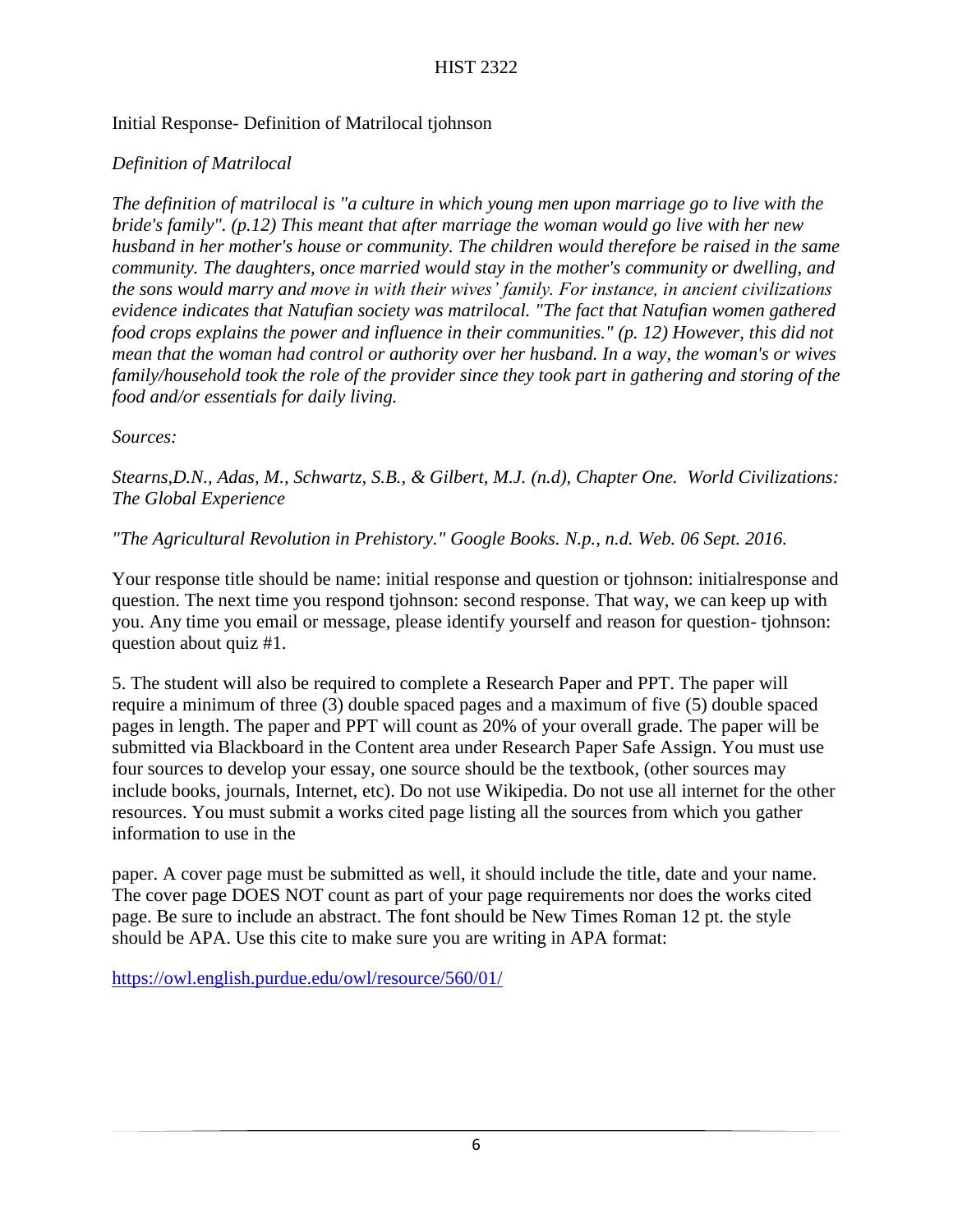In conjunction with the paper, please attach a PPT. Make sure all resources are sited within the PPT. LOOK AT MY EXAMPLE and the student example. You will have to attach them via Safe Assign with your paper. The PPT should be at least 5 slides but no more than 10 slides. The first slide is your introduction slide and the last slide is the reference slide. The next to last slide needs to have two questions on it that you want to ask the class. Make sure they are critical thinking questions, not a yes or no type answer question. They do not have to be included in the 10 slide count if you are running out of space. Make sure you site the sources within the slides. Points will be taken off if you fail to do so. Fluff and fancy tricks are not necessary. You may imbed videos, pictures or other primary sources. Do not put too much information on each slide please.

We may use these PPTs in our final exam review discussions. You will be assisting the class in reviewing for the final. I may use questions from your presentations on the final. They are part of your essay grade and will be part of the final exam review discussion grade.

You may begin selecting the topic for your Research Paper Select from the topic you wish to write about in the Discussion Board immediately. Go to Research Paper Topic Selection. Make sure I confirm your selection. Each topic will have a due date assigned to it. The topics will be associated with chapters and discussions, so we will use your Research Paper and PPT in that week's Discussion Board. Everyone must select a topic by the third week of school or one will be assigned to you. If you would like to select a topic of your own, please email me.

Here is the owl Purdue website for APA. Use this to write your paper

## <https://owl.english.purdue.edu/owl/resource/560/01/>

# **Rubric for Essay:**

35 points- Content for subject addressed:

35 points- PPT: All elements covered- APA format, citations within slides, content, presentation length,

10 points- Citations: At least 4 – no Wikipedia,

10 points- APA format followed: citations within text, running head, font size,

10 points- Grammatically Correct: Do not use contractions in a formal paper.

# **WEIGHT OF GRADES:**

Final Exam (CT, COM, SR, PR) = 25% of your semester grade Midterm (CT, COM, SR, PR) =15% of your semester grade Discussions (PR, COM) =20% of semester grade Research Paper/PPT (CT, COM, SR) = 20% of your semester grade Chapter Quizzes (PR,  $SR$ ) = 20% of your semester grade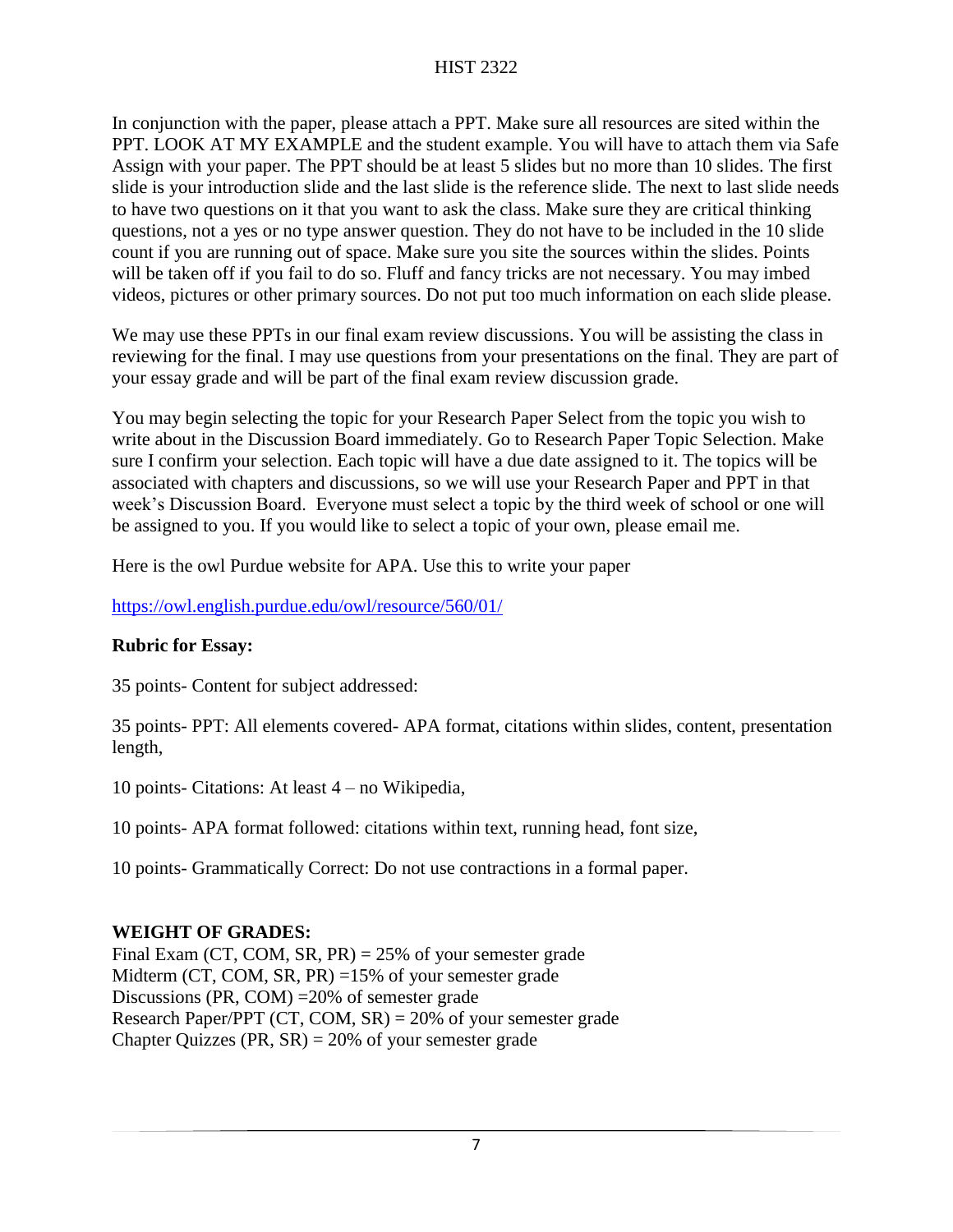Grading scale:  $A = 90-100\%$   $B = 80-89$   $C = 70-79$   $D = 60-69$   $F = Below 60$ 

## **X. Course/Classroom Policies**

## **ATTENDANCE:**

Class attendance is a requirement, if you anticipate more than three unexcused absences during the course you should wait for a later date to take this course.

## **CLASS PARTICIPATION:**

Class participation will include class discussion, introductions and logging in weekly to view messages and announcements.

## **STUDENT BEHAVIOR:**

When any activity of an individual in the class impedes the learning process of any other individual in the class, the individual causing the disruption is subject to immediate dismissal from class and may be dismissed from the course. This includes proper netiquette and respect for others in class discussions.

## **COMMUNICATION:**

Please communicate with me via our Blackboard message board. I will respond asap, usually within 24 hours. In the subject line of any email that you send me, please indicate the content of the email. Then begin your message in the following manner:

Dear Dr. Johnson,

My name is \_\_\_\_\_\_\_\_ and I am in your History 2322 Class.

• Please allow me a 24-hour response time by email and only call or text in emergencies and respect the time frame of the hours of 7:30 am-7:30 pm only.

# **XI. Course Outline/Schedule**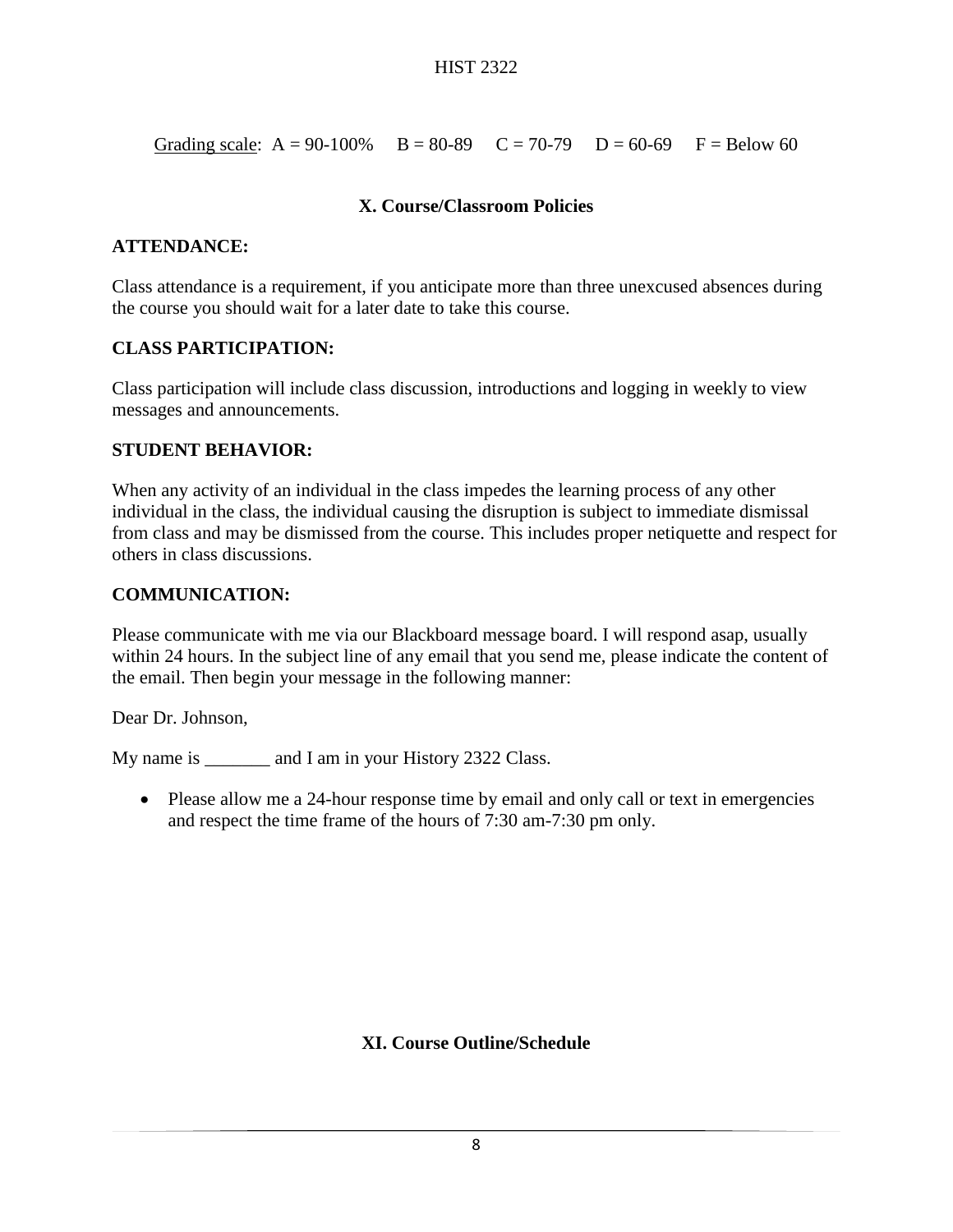| <b>Date</b> | <b>Assignment</b>                                                                                                                     |
|-------------|---------------------------------------------------------------------------------------------------------------------------------------|
| Week 1      | Introduction in Discussion Board of<br>Blackboard                                                                                     |
|             | <b>Select Research Topic</b>                                                                                                          |
|             | In Discussion Board "Research Topic."                                                                                                 |
| Week 2      | Read Chapters 21, 22, 23                                                                                                              |
|             | Take 21-23 Quizzes                                                                                                                    |
|             | <b>Take Pre-Test</b>                                                                                                                  |
|             | The lowest Discussion grade will be<br>substituted with the grade "100" if the<br>student took the Pre-Test prior to the<br>due date. |
| Week 3      | Discussion Board #1                                                                                                                   |
|             | (Chapters 21-23)                                                                                                                      |
| Week 4      | Read Chapters 24, 25, 26                                                                                                              |
|             | Take 24-26 Quizzes                                                                                                                    |
| Week 5      | Discussion Board #2                                                                                                                   |
|             | (Chapters 24-26)                                                                                                                      |
| Week 6      | Read Chapters 27, 28, 29                                                                                                              |
|             | Take 27-29 Quizzes                                                                                                                    |
| Week 7      | Discussion Board #3                                                                                                                   |
|             | (Chapters 27-29)                                                                                                                      |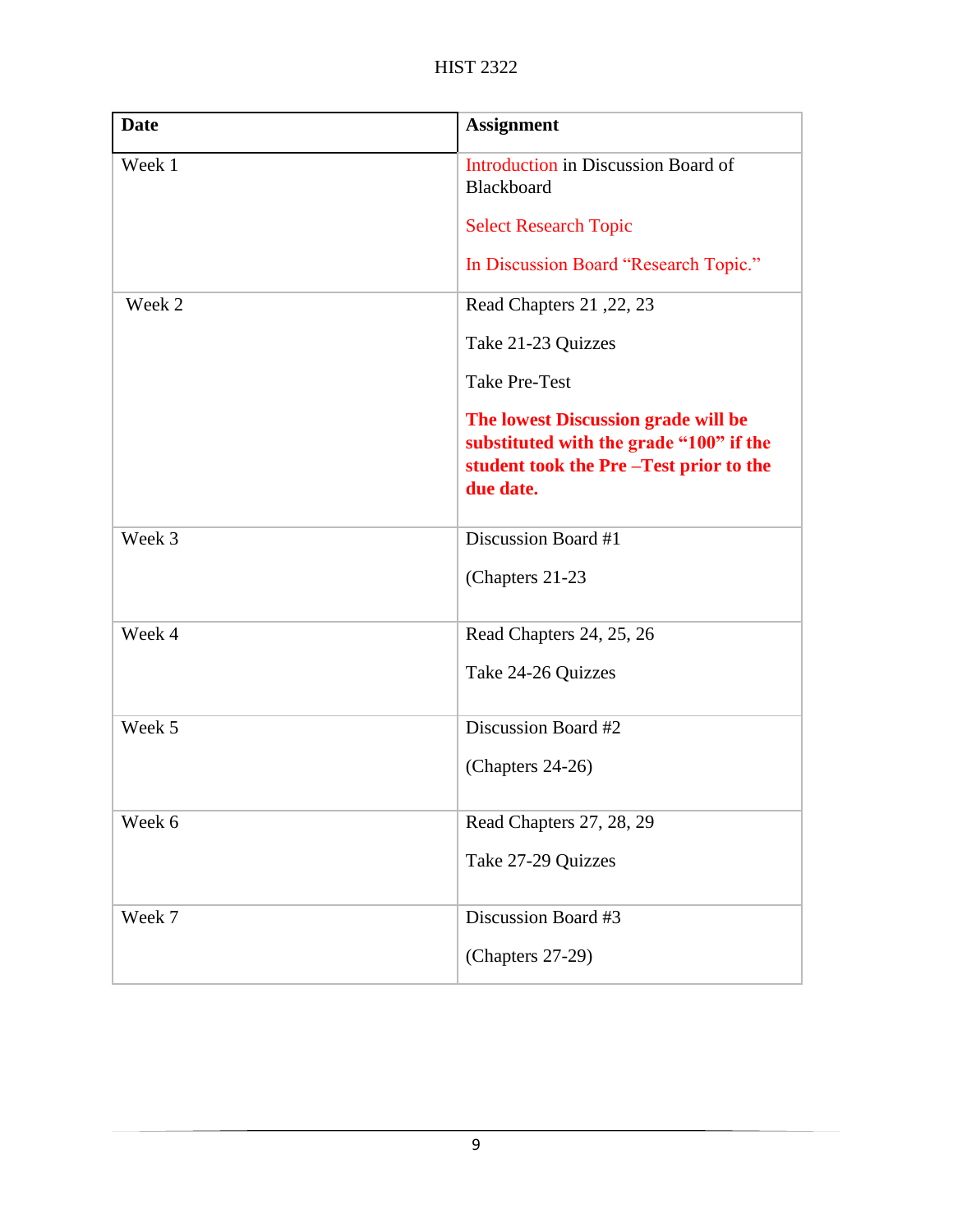| Week 8  | Read Chapters 30, 31, 32, 33                                                              |
|---------|-------------------------------------------------------------------------------------------|
|         | Take 30-33 Quizzes                                                                        |
|         | <b>Midterm Exam Online</b>                                                                |
| Week 9  | Discussion Board #4                                                                       |
|         | (Chapters 30-33)                                                                          |
| Week 10 | Read Chapters 34, 35, 36, 37                                                              |
|         | Take 34-37 Quizzes                                                                        |
| Week 11 | Discussion Board #5                                                                       |
|         | (Chapters 34-37)                                                                          |
| Week 12 | Read Chapters 38, 39, 40, 41                                                              |
|         | Take 38-41 Quizzes                                                                        |
| Week 13 | Discussion Board #6                                                                       |
|         | (Chapters 38-41)                                                                          |
| Week 14 | Review for Final Exam/Discussion Board<br>#7                                              |
|         | Bonus points on the final exam can be<br>earned during the final exam Discussion<br>Board |
| Week 15 | Comprehensive Final Exam (Proctored)                                                      |
|         | $\bullet$                                                                                 |
| Week 16 | Grades Due to Registrar                                                                   |